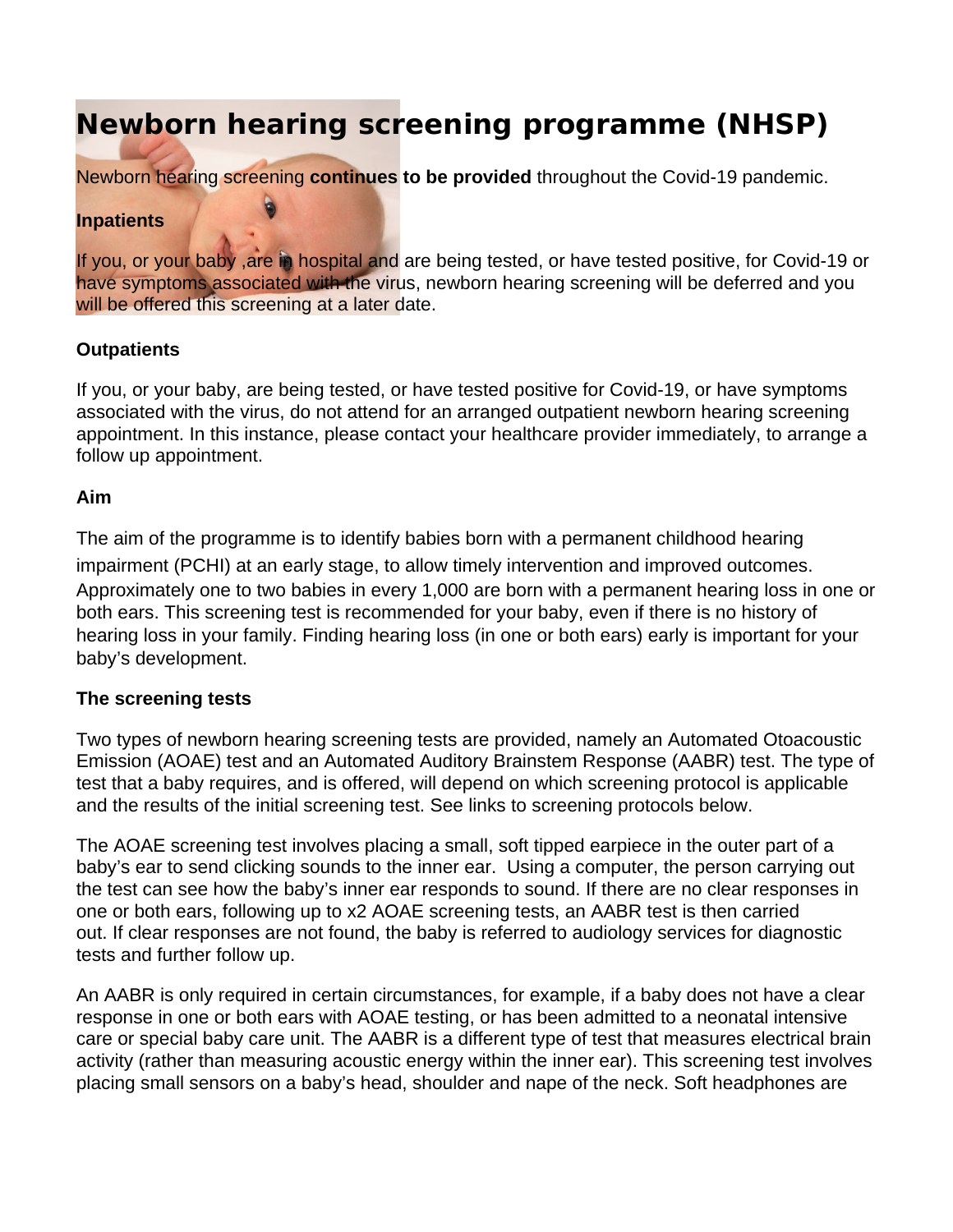placed over baby's ears and a series of clicking sounds are played. A computer measures how the baby's ears respond to these sounds.

Ongoing vigilance

As always, throughout the Covid-19 pandemic, the person with parental responsibility should continue to be vigilant and check baby's hearing, as they grow up, using the checklist contained in the Personal Child Health Record ('PCHR / red book'). Any concerns about your baby's hearing should be discussed with your health visitor or GP

Further information

Further information can be found at the NI Maternity and Parenting Website [www.ni](http://www.ni-maternity.com/)[maternity.com](http://www.ni-maternity.com/) or on NI Direct<https://www.nidirect.gov.uk/articles/newborn-screening>

NHSP leaflets

Newborn Hearing Screening Leaflets can be found at [https://www.publichealth.hscni.net/publications/newborn-hearing-screening-leaflets-english-and](https://www.publichealth.hscni.net/publications/newborn-hearing-screening-leaflets-english-and-translations)[translations](https://www.publichealth.hscni.net/publications/newborn-hearing-screening-leaflets-english-and-translations)

Contact Details of Trust Data Protection Officers for Smart4Hearing Privacy Notice can be found [here](https://www.publichealth.hscni.net/sites/default/files/2021-03/Trust data protection officers_March 2021.pdf).

NHSP protocols

Newborn Hearing Screening Patient Journey Protocols can be found at

<https://www.publichealth.hscni.net/publications/well-babyearly-discharge-protocolpatient-journey>

and

<https://www.publichealth.hscni.net/publications/nnuscbu-48hrs-protocolpatient-journey>

NHSP annual reports

Newborn Hearing Screening in Northern Ireland Annual Reports can be found at [https://www.publichealth.hscni.net/publications/newborn-hearing-screening-northern-ireland](https://www.publichealth.hscni.net/publications/newborn-hearing-screening-northern-ireland-annual-reports)[annual-reports](https://www.publichealth.hscni.net/publications/newborn-hearing-screening-northern-ireland-annual-reports)

## Newborn bloodspot screening

Newborn blood spot screening will continue throughout the COVID-19 pandemic. However, there have been some changes made to how you receive postnatal care. You may be asked to take your baby into your local health centre or clinic for blood spot screening. This will depend on